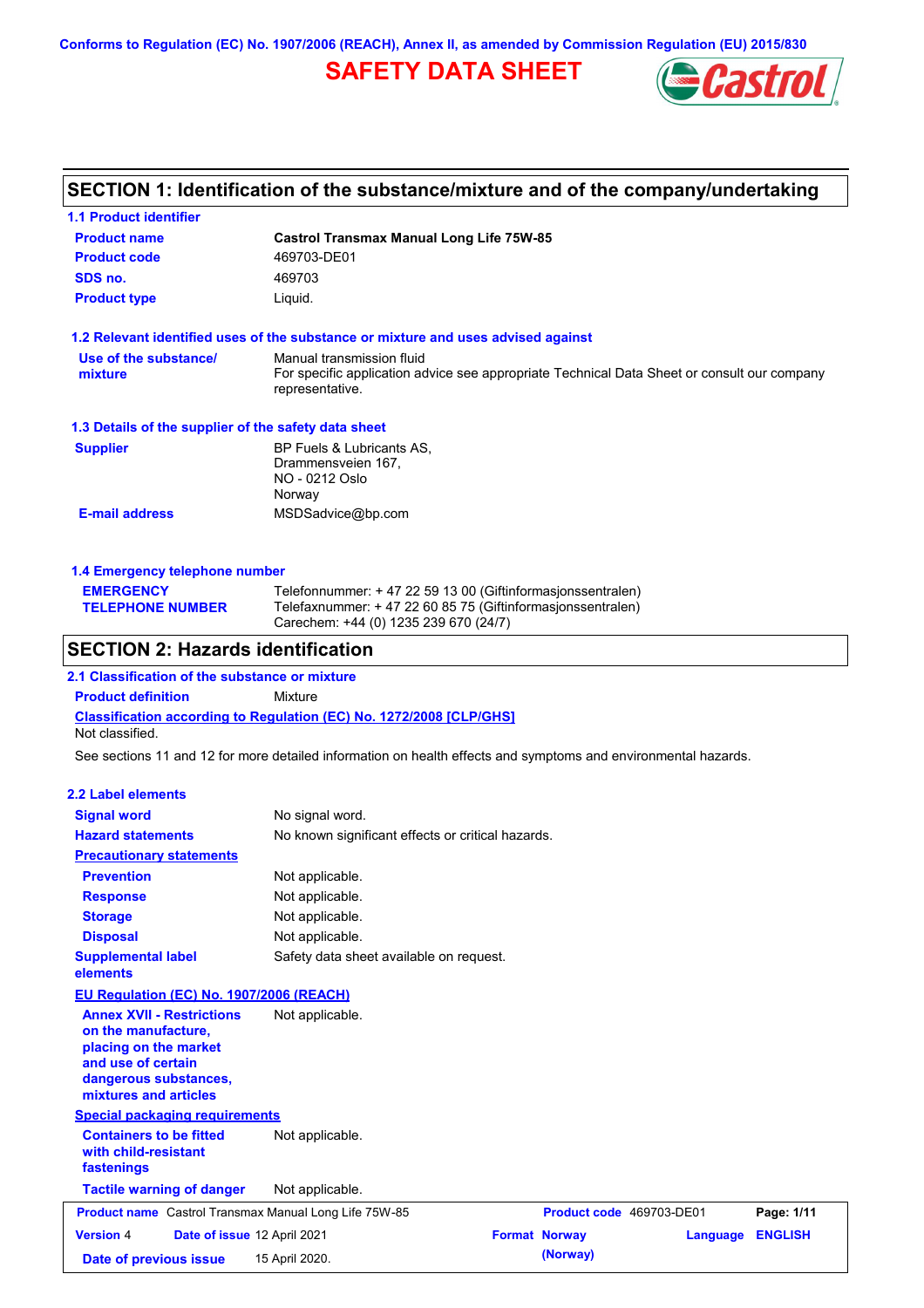## **SECTION 2: Hazards identification**

#### **2.3 Other hazards**

**Other hazards which do not result in classification Results of PBT and vPvB assessment Product meets the criteria for PBT or vPvB according to Regulation (EC) No. 1907/2006, Annex XIII**

Product does not meet the criteria for PBT or vPvB according to Regulation (EC) No. 1907/2006, Annex XIII.

This mixture does not contain any substances that are assessed to be a PBT or a vPvB.

Defatting to the skin.

## **SECTION 3: Composition/information on ingredients**

#### **3.2 Mixtures**

Mixture **Product definition**

Synthetic base stock. Proprietary performance additives.

| <b>Product/ingredient</b><br>name                             | <b>Identifiers</b>                                                                   | $\frac{9}{6}$ | <b>Regulation (EC) No.</b><br>1272/2008 [CLP] | Type  |
|---------------------------------------------------------------|--------------------------------------------------------------------------------------|---------------|-----------------------------------------------|-------|
| $\frac{1}{2}$ -Decene, homopolymer,<br>hydrogenated           | REACH #: 01-2119486452-34 $\geq$ 25 - $\leq$ 50<br>EC: 500-183-1<br>CAS: 68037-01-4  |               | Asp. Tox. 1, H304                             | $[1]$ |
| Dec-1-ene, trimers, hydrogenated                              | REACH #: 01-2119493949-12 ≥25 - ≤50<br>EC: 500-393-3<br>CAS: 157707-86-3             |               | Asp. Tox. 1, H304                             | $[1]$ |
| Dec-1-ene, dimers, hydrogenated                               | REACH #: 01-2119493069-28<br>EC: 500-228-5<br>CAS: 68649-11-6                        | ≥10 - ≤25     | Acute Tox. 4, H332<br>Asp. Tox. 1, H304       | $[1]$ |
| Distillates (petroleum), hydrotreated<br>heavy paraffinic     | REACH #: 01-2119484627-25<br>EC: 265-157-1<br>CAS: 64742-54-7<br>Index: 649-467-00-8 | -≤3           | Not classified.                               | [6]   |
| Distillates (petroleum), solvent-<br>dewaxed heavy paraffinic | REACH #: 01-2119471299-27<br>EC: 265-169-7<br>CAS: 64742-65-0<br>Index: 649-474-00-6 | -≤3           | Asp. Tox. 1, H304                             | $[1]$ |

#### **See Section 16 for the full text of the H statements declared above.**

Type

[1] Substance classified with a health or environmental hazard

[2] Substance with a workplace exposure limit

[3] Substance meets the criteria for PBT according to Regulation (EC) No. 1907/2006, Annex XIII

[4] Substance meets the criteria for vPvB according to Regulation (EC) No. 1907/2006, Annex XIII

[5] Substance of equivalent concern

[6] Additional disclosure due to company policy

Occupational exposure limits, if available, are listed in Section 8.

### **SECTION 4: First aid measures**

| 4.1 Description of first aid measures |                                                                                                                                                                                                                                                               |
|---------------------------------------|---------------------------------------------------------------------------------------------------------------------------------------------------------------------------------------------------------------------------------------------------------------|
| Eye contact                           | In case of contact, immediately flush eyes with plenty of water for at least 15 minutes. Eyelids<br>should be held away from the eyeball to ensure thorough rinsing. Check for and remove any<br>contact lenses. Get medical attention.                       |
| <b>Skin contact</b>                   | Wash skin thoroughly with soap and water or use recognised skin cleanser. Remove<br>contaminated clothing and shoes. Wash clothing before reuse. Clean shoes thoroughly before<br>reuse. Get medical attention if irritation develops.                        |
| <b>Inhalation</b>                     | $\mathbf{F}$ inhaled, remove to fresh air. In case of inhalation of decomposition products in a fire,<br>symptoms may be delayed. The exposed person may need to be kept under medical<br>surveillance for 48 hours. Get medical attention if symptoms occur. |
| <b>Ingestion</b>                      | Do not induce vomiting unless directed to do so by medical personnel. Get medical attention if<br>symptoms occur.                                                                                                                                             |
| <b>Protection of first-aiders</b>     | No action shall be taken involving any personal risk or without suitable training.                                                                                                                                                                            |

#### **4.2 Most important symptoms and effects, both acute and delayed**

See Section 11 for more detailed information on health effects and symptoms.

|                        | <b>Product name</b> Castrol Transmax Manual Long Life 75W-85 | <b>Product code</b> 469703-DE01 |                  | Page: 2/11 |
|------------------------|--------------------------------------------------------------|---------------------------------|------------------|------------|
| <b>Version 4</b>       | Date of issue 12 April 2021                                  | <b>Format Norway</b>            | Language ENGLISH |            |
| Date of previous issue | 15 April 2020.                                               | (Norway)                        |                  |            |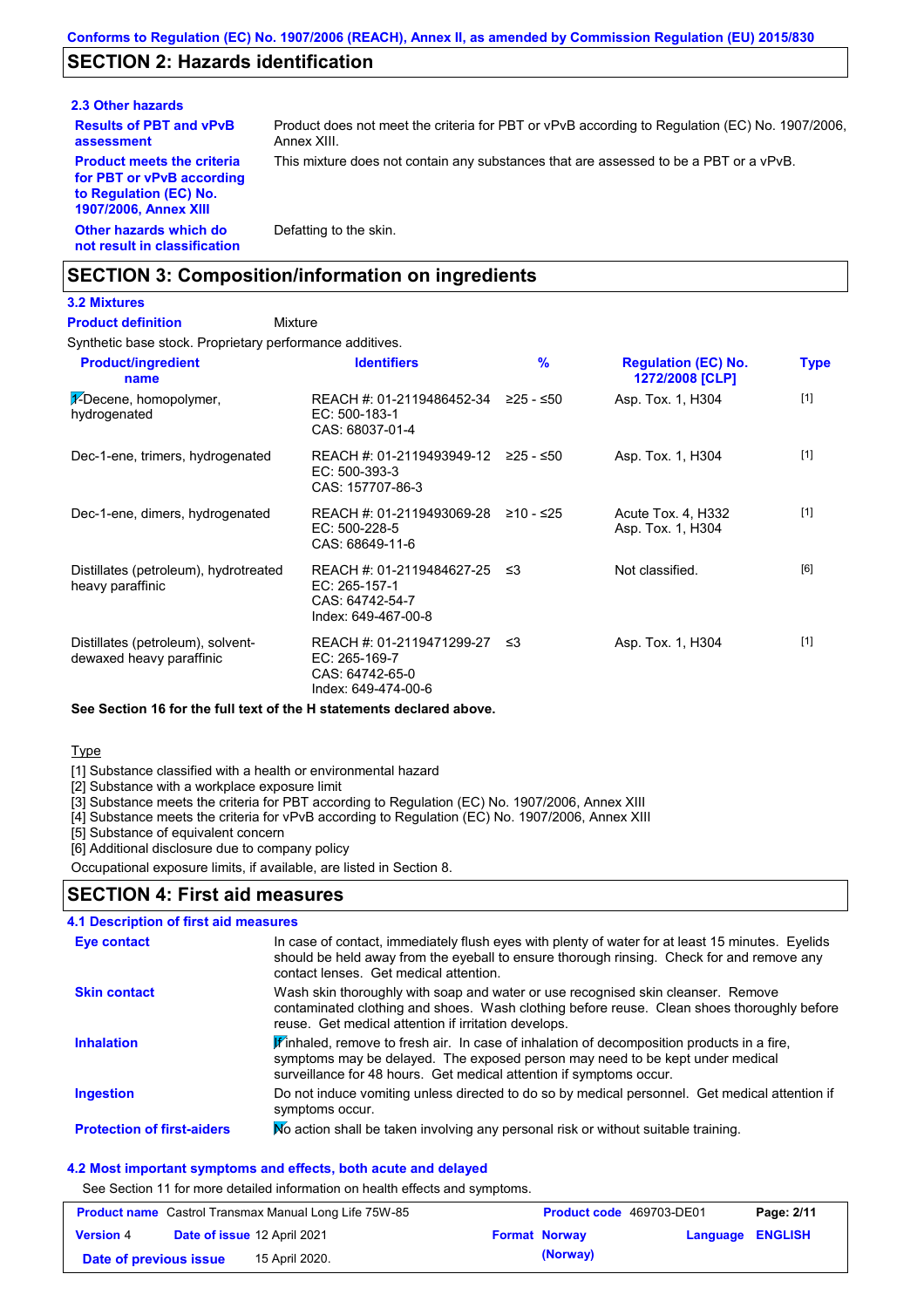# **SECTION 4: First aid measures**

| <b>Inhalation</b>   | <b>Exposure to decomposition products may cause a health hazard.</b> Serious effects may be<br>delayed following exposure. |
|---------------------|----------------------------------------------------------------------------------------------------------------------------|
| <b>Ingestion</b>    | No known significant effects or critical hazards.                                                                          |
| <b>Skin contact</b> | Defatting to the skin. May cause skin dryness and irritation.                                                              |
| Eye contact         | No known significant effects or critical hazards.                                                                          |
|                     | Delayed and immediate effects as well as chronic effects from short and long-term exposure                                 |
| <b>Inhalation</b>   | Overexposure to the inhalation of airborne droplets or aerosols may cause irritation of the<br>respiratory tract.          |
| <b>Ingestion</b>    | Ingestion of large quantities may cause nausea and diarrhoea.                                                              |
| <b>Skin contact</b> | Prolonged or repeated contact can defat the skin and lead to irritation and/or dermatitis.                                 |
|                     | Potential risk of transient stinging or redness if accidental eye contact occurs.                                          |

| <b>Notes to physician</b> | Treatment should in general be symptomatic and directed to relieving any effects.   |
|---------------------------|-------------------------------------------------------------------------------------|
|                           | In case of inhalation of decomposition products in a fire, symptoms may be delayed. |
|                           | The exposed person may need to be kept under medical surveillance for 48 hours.     |

## **SECTION 5: Firefighting measures**

| 5.1 Extinguishing media                                   |                                                                                                                                                                                                                                                                                                                                                                   |
|-----------------------------------------------------------|-------------------------------------------------------------------------------------------------------------------------------------------------------------------------------------------------------------------------------------------------------------------------------------------------------------------------------------------------------------------|
| <b>Suitable extinguishing</b><br>media                    | In case of fire, use foam, dry chemical or carbon dioxide extinguisher or spray.                                                                                                                                                                                                                                                                                  |
| <b>Unsuitable extinguishing</b><br>media                  | Do not use water jet. The use of a water jet may cause the fire to spread by splashing the<br>burning product.                                                                                                                                                                                                                                                    |
| 5.2 Special hazards arising from the substance or mixture |                                                                                                                                                                                                                                                                                                                                                                   |
| <b>Hazards from the</b><br>substance or mixture           | In a fire or if heated, a pressure increase will occur and the container may burst.                                                                                                                                                                                                                                                                               |
| <b>Hazardous combustion</b><br>products                   | Combustion products may include the following:<br>carbon oxides (CO, CO <sub>2</sub> ) (carbon monoxide, carbon dioxide)<br>nitrogen oxides (NO, NO <sub>2</sub> etc.)                                                                                                                                                                                            |
| <b>5.3 Advice for firefighters</b>                        |                                                                                                                                                                                                                                                                                                                                                                   |
| <b>Special precautions for</b><br>fire-fighters           | No action shall be taken involving any personal risk or without suitable training. Promptly<br>isolate the scene by removing all persons from the vicinity of the incident if there is a fire.                                                                                                                                                                    |
| <b>Special protective</b><br>equipment for fire-fighters  | Fire-fighters should wear appropriate protective equipment and self-contained breathing<br>apparatus (SCBA) with a full face-piece operated in positive pressure mode. Clothing for fire-<br>fighters (including helmets, protective boots and gloves) conforming to European standard EN<br>469 will provide a basic level of protection for chemical incidents. |

## **SECTION 6: Accidental release measures**

### **6.1 Personal precautions, protective equipment and emergency procedures**

| For non-emergency<br>personnel                           | No action shall be taken involving any personal risk or without suitable training. Evacuate<br>surrounding areas. Keep unnecessary and unprotected personnel from entering. Do not touch<br>or walk through spilt material. Floors may be slippery; use care to avoid falling. Put on<br>appropriate personal protective equipment. |
|----------------------------------------------------------|-------------------------------------------------------------------------------------------------------------------------------------------------------------------------------------------------------------------------------------------------------------------------------------------------------------------------------------|
| For emergency responders                                 | K specialised clothing is required to deal with the spillage, take note of any information in<br>Section 8 on suitable and unsuitable materials. See also the information in "For non-<br>emergency personnel".                                                                                                                     |
| <b>6.2 Environmental</b><br>precautions                  | Avoid dispersal of spilt material and runoff and contact with soil, waterways, drains and sewers.<br>Inform the relevant authorities if the product has caused environmental pollution (sewers,<br>waterways, soil or air).                                                                                                         |
| 6.3 Methods and material for containment and cleaning up |                                                                                                                                                                                                                                                                                                                                     |
| <b>Small spill</b>                                       | Stop leak if without risk. Move containers from spill area. Absorb with an inert material and<br>place in an appropriate waste disposal container. Dispose of via a licensed waste disposal<br>contractor.                                                                                                                          |

|                        | <b>Product name</b> Castrol Transmax Manual Long Life 75W-85 | <b>Product code</b> 469703-DE01 |                         | Page: 3/11 |
|------------------------|--------------------------------------------------------------|---------------------------------|-------------------------|------------|
| <b>Version 4</b>       | Date of issue 12 April 2021                                  | <b>Format Norway</b>            | <b>Language ENGLISH</b> |            |
| Date of previous issue | 15 April 2020.                                               | (Norway)                        |                         |            |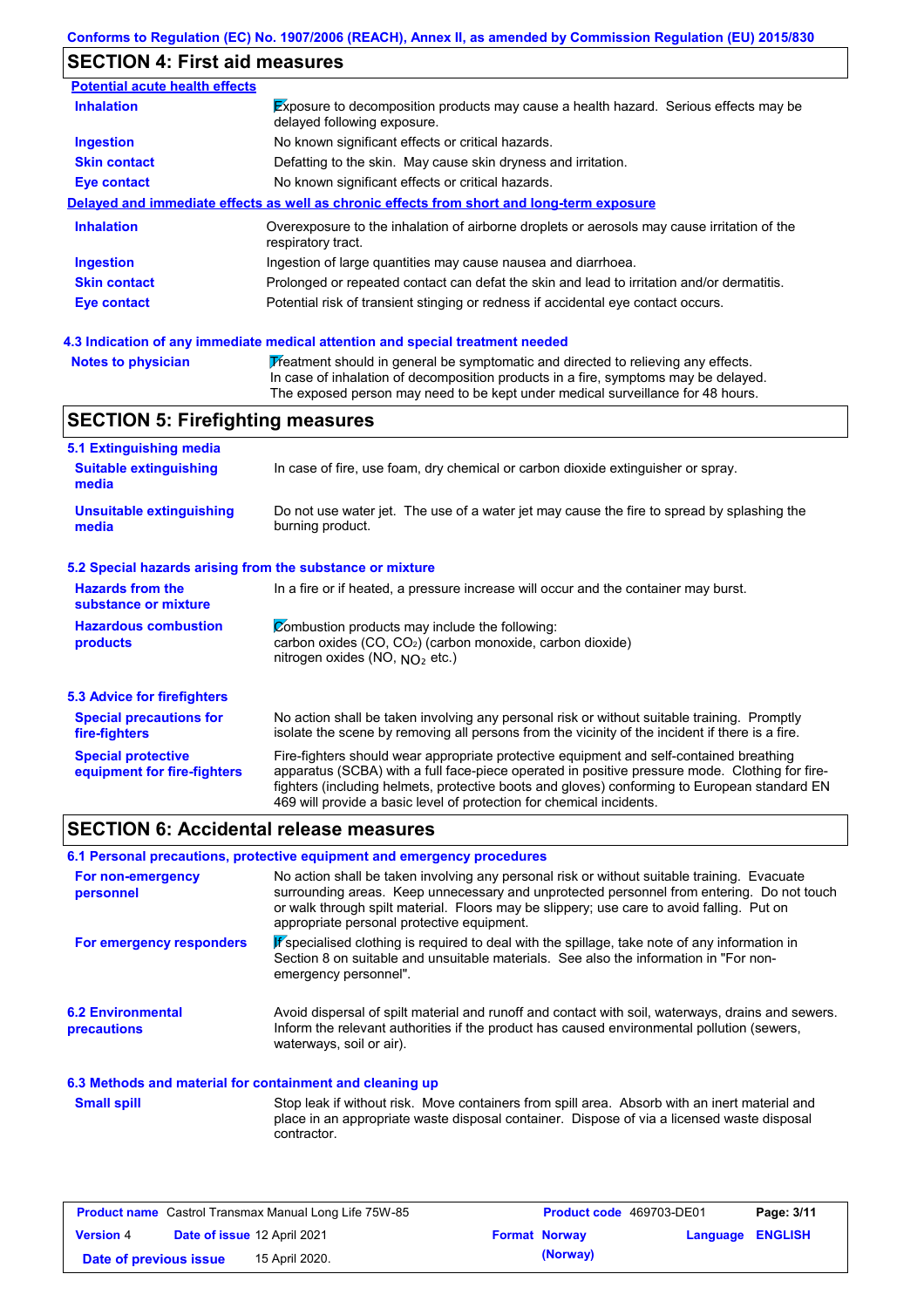## **SECTION 6: Accidental release measures**

| Large spill                               | Stop leak if without risk. Move containers from spill area. Prevent entry into sewers, water<br>courses, basements or confined areas. Contain and collect spillage with non-combustible,<br>absorbent material e.g. sand, earth, vermiculite or diatomaceous earth and place in container<br>for disposal according to local regulations. Dispose of via a licensed waste disposal contractor. |
|-------------------------------------------|------------------------------------------------------------------------------------------------------------------------------------------------------------------------------------------------------------------------------------------------------------------------------------------------------------------------------------------------------------------------------------------------|
| 6.4 Reference to other<br><b>sections</b> | See Section 1 for emergency contact information.<br>See Section 5 for firefighting measures.<br>See Section 8 for information on appropriate personal protective equipment.<br>See Section 12 for environmental precautions.<br>See Section 13 for additional waste treatment information.                                                                                                     |

# **SECTION 7: Handling and storage**

| 7.1 Precautions for safe handling                                                    |                                                                                                                                                                                                                                                                                                                                                                                                                                                                                          |
|--------------------------------------------------------------------------------------|------------------------------------------------------------------------------------------------------------------------------------------------------------------------------------------------------------------------------------------------------------------------------------------------------------------------------------------------------------------------------------------------------------------------------------------------------------------------------------------|
| <b>Protective measures</b>                                                           | Put on appropriate personal protective equipment.                                                                                                                                                                                                                                                                                                                                                                                                                                        |
| <b>Advice on general</b><br>occupational hygiene                                     | Eating, drinking and smoking should be prohibited in areas where this material is handled,<br>stored and processed. Wash thoroughly after handling. Remove contaminated clothing and<br>protective equipment before entering eating areas. See also Section 8 for additional<br>information on hygiene measures.                                                                                                                                                                         |
| <b>7.2 Conditions for safe</b><br>storage, including any<br><i>incompatibilities</i> | Store in accordance with local requiations. Store in a dry, cool and well-ventilated area, away<br>from incompatible materials (see Section 10). Keep away from heat and direct sunlight. Keep<br>container tightly closed and sealed until ready for use. Containers that have been opened must<br>be carefully resealed and kept upright to prevent leakage. Store and use only in equipment/<br>containers designed for use with this product. Do not store in unlabelled containers. |
| <b>Not suitable</b>                                                                  | Prolonged exposure to elevated temperature.                                                                                                                                                                                                                                                                                                                                                                                                                                              |
| 7.3 Specific end use(s)                                                              |                                                                                                                                                                                                                                                                                                                                                                                                                                                                                          |
| <b>Recommendations</b>                                                               | See section 1.2 and Exposure scenarios in annex, if applicable.                                                                                                                                                                                                                                                                                                                                                                                                                          |

## **SECTION 8: Exposure controls/personal protection**

#### **8.1 Control parameters**

**Occupational exposure limits**

| <b>Product/ingredient name</b><br>Distillates (petroleum), hydrotreated heavy paraffinic |                                                                                                                                                                                                                                                                                                                                                                                                                                                                                                                                                                                                                                                                                                                                                                                                                                                                                                                                                                                                                            | <b>Exposure limit values</b>                                                                                                                                                                                                                         |  |
|------------------------------------------------------------------------------------------|----------------------------------------------------------------------------------------------------------------------------------------------------------------------------------------------------------------------------------------------------------------------------------------------------------------------------------------------------------------------------------------------------------------------------------------------------------------------------------------------------------------------------------------------------------------------------------------------------------------------------------------------------------------------------------------------------------------------------------------------------------------------------------------------------------------------------------------------------------------------------------------------------------------------------------------------------------------------------------------------------------------------------|------------------------------------------------------------------------------------------------------------------------------------------------------------------------------------------------------------------------------------------------------|--|
|                                                                                          |                                                                                                                                                                                                                                                                                                                                                                                                                                                                                                                                                                                                                                                                                                                                                                                                                                                                                                                                                                                                                            | FOR-2011-12-06-1358 (Norway).<br>TWA: 1 mg/m <sup>3</sup> 8 hours. Issued/Revised: 2/1996 Form: mineral oil<br>particles<br>TWA: 50 mg/m <sup>3</sup> 8 hours. Issued/Revised: 2/1996 Form: Vapour                                                   |  |
| Distillates (petroleum), solvent-dewaxed heavy<br>paraffinic                             |                                                                                                                                                                                                                                                                                                                                                                                                                                                                                                                                                                                                                                                                                                                                                                                                                                                                                                                                                                                                                            | FOR-2011-12-06-1358 (Norway).<br>TWA: 1 mg/m <sup>3</sup> 8 hours. Issued/Revised: 2/1996 Form: mineral oil<br>particles<br>TWA: 50 mg/m <sup>3</sup> 8 hours. Issued/Revised: 2/1996 Form: Vapour                                                   |  |
| quidance only.                                                                           |                                                                                                                                                                                                                                                                                                                                                                                                                                                                                                                                                                                                                                                                                                                                                                                                                                                                                                                                                                                                                            | Whilst specific OELs for certain components may be shown in this section, other components may be present in any mist,<br>vapour or dust produced. Therefore, the specific OELs may not be applicable to the product as a whole and are provided for |  |
| <b>Recommended monitoring</b><br>procedures                                              | If this product contains ingredients with exposure limits, personal, workplace atmosphere or<br>biological monitoring may be required to determine the effectiveness of the ventilation or other<br>control measures and/or the necessity to use respiratory protective equipment. Reference<br>should be made to monitoring standards, such as the following: European Standard EN 689<br>(Workplace atmospheres - Guidance for the assessment of exposure by inhalation to chemical<br>agents for comparison with limit values and measurement strategy) European Standard EN<br>14042 (Workplace atmospheres - Guide for the application and use of procedures for the<br>assessment of exposure to chemical and biological agents) European Standard EN 482<br>(Workplace atmospheres - General requirements for the performance of procedures for the<br>measurement of chemical agents) Reference to national guidance documents for methods for<br>the determination of hazardous substances will also be required. |                                                                                                                                                                                                                                                      |  |
| <b>Derived No Effect Level</b><br>No DNELs/DMELs available.                              |                                                                                                                                                                                                                                                                                                                                                                                                                                                                                                                                                                                                                                                                                                                                                                                                                                                                                                                                                                                                                            |                                                                                                                                                                                                                                                      |  |
| <b>Predicted No Effect Concentration</b><br>No DNECo available                           |                                                                                                                                                                                                                                                                                                                                                                                                                                                                                                                                                                                                                                                                                                                                                                                                                                                                                                                                                                                                                            |                                                                                                                                                                                                                                                      |  |

No PNECs available

#### **8.2 Exposure controls**

| <b>Product name</b> Castrol Transmax Manual Long Life 75W-85 |  | Product code 469703-DE01           |                      | Page: 4/11              |  |
|--------------------------------------------------------------|--|------------------------------------|----------------------|-------------------------|--|
| <b>Version 4</b>                                             |  | <b>Date of issue 12 April 2021</b> | <b>Format Norway</b> | <b>Language ENGLISH</b> |  |
| Date of previous issue                                       |  | 15 April 2020.                     | (Norway)             |                         |  |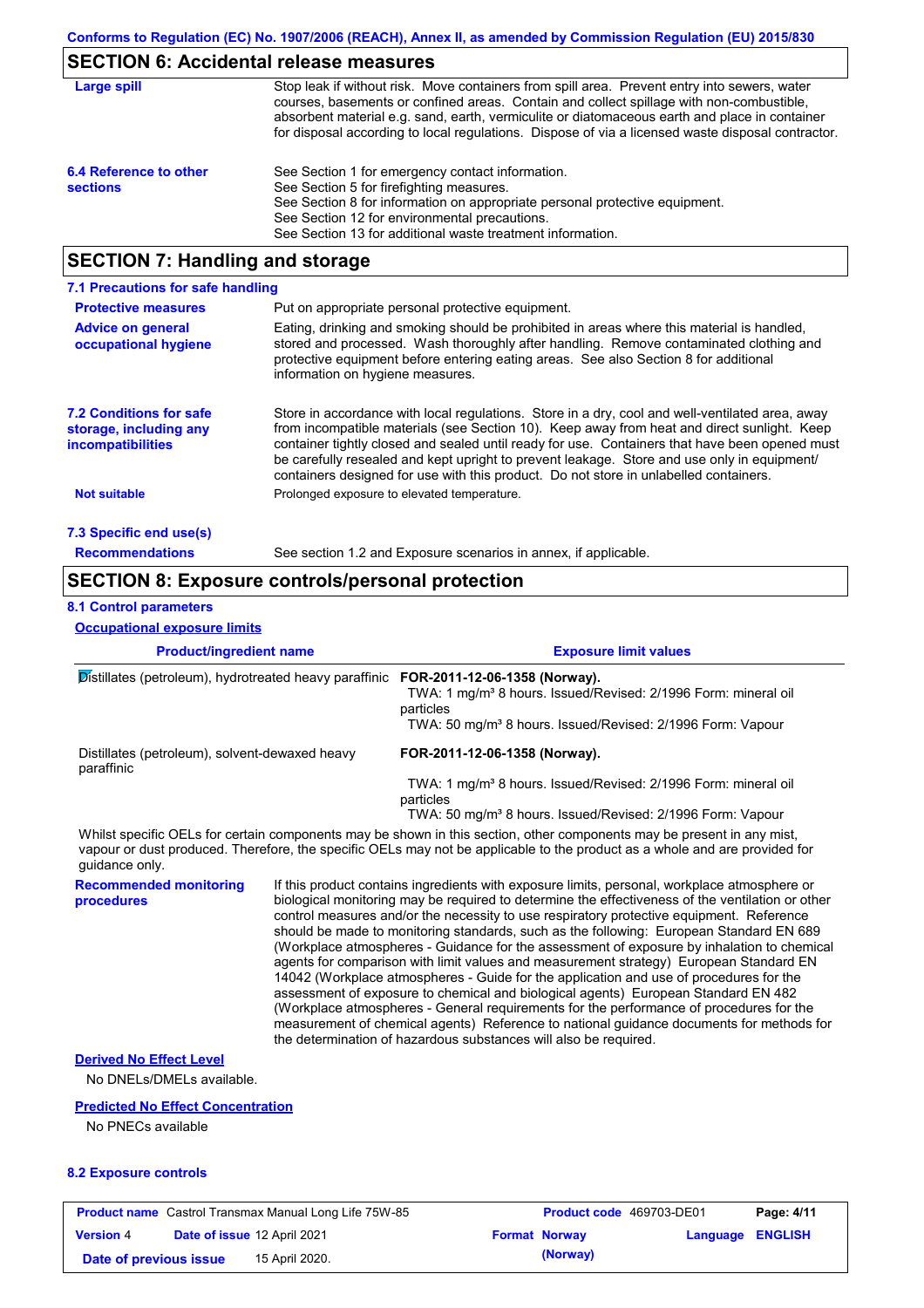# **SECTION 8: Exposure controls/personal protection**

| <b>Appropriate engineering</b><br><b>controls</b> | Provide exhaust ventilation or other engineering controls to keep the relevant airborne<br>concentrations below their respective occupational exposure limits.<br>All activities involving chemicals should be assessed for their risks to health, to ensure<br>exposures are adequately controlled. Personal protective equipment should only be considered<br>after other forms of control measures (e.g. engineering controls) have been suitably evaluated.<br>Personal protective equipment should conform to appropriate standards, be suitable for use, be<br>kept in good condition and properly maintained.<br>Your supplier of personal protective equipment should be consulted for advice on selection and<br>appropriate standards. For further information contact your national organisation for standards.<br>The final choice of protective equipment will depend upon a risk assessment. It is important to<br>ensure that all items of personal protective equipment are compatible. |
|---------------------------------------------------|---------------------------------------------------------------------------------------------------------------------------------------------------------------------------------------------------------------------------------------------------------------------------------------------------------------------------------------------------------------------------------------------------------------------------------------------------------------------------------------------------------------------------------------------------------------------------------------------------------------------------------------------------------------------------------------------------------------------------------------------------------------------------------------------------------------------------------------------------------------------------------------------------------------------------------------------------------------------------------------------------------|
| <b>Individual protection measures</b>             |                                                                                                                                                                                                                                                                                                                                                                                                                                                                                                                                                                                                                                                                                                                                                                                                                                                                                                                                                                                                         |
| <b>Hygiene measures</b>                           | Wash hands, forearms and face thoroughly after handling chemical products, before eating,<br>smoking and using the lavatory and at the end of the working period. Ensure that eyewash<br>stations and safety showers are close to the workstation location.                                                                                                                                                                                                                                                                                                                                                                                                                                                                                                                                                                                                                                                                                                                                             |
| <b>Respiratory protection</b>                     | In case of insufficient ventilation, wear suitable respiratory equipment.<br>The correct choice of respiratory protection depends upon the chemicals being handled, the<br>conditions of work and use, and the condition of the respiratory equipment. Safety procedures<br>should be developed for each intended application. Respiratory protection equipment should<br>therefore be chosen in consultation with the supplier/manufacturer and with a full assessment<br>of the working conditions.                                                                                                                                                                                                                                                                                                                                                                                                                                                                                                   |
| <b>Eye/face protection</b>                        | Safety glasses with side shields.                                                                                                                                                                                                                                                                                                                                                                                                                                                                                                                                                                                                                                                                                                                                                                                                                                                                                                                                                                       |
| <b>Skin protection</b>                            |                                                                                                                                                                                                                                                                                                                                                                                                                                                                                                                                                                                                                                                                                                                                                                                                                                                                                                                                                                                                         |
| <b>Hand protection</b>                            | <b>General Information:</b>                                                                                                                                                                                                                                                                                                                                                                                                                                                                                                                                                                                                                                                                                                                                                                                                                                                                                                                                                                             |
|                                                   | Because specific work environments and material handling practices vary, safety procedures<br>should be developed for each intended application. The correct choice of protective gloves<br>depends upon the chemicals being handled, and the conditions of work and use. Most gloves<br>provide protection for only a limited time before they must be discarded and replaced (even the<br>best chemically resistant gloves will break down after repeated chemical exposures).                                                                                                                                                                                                                                                                                                                                                                                                                                                                                                                        |
|                                                   | Gloves should be chosen in consultation with the supplier / manufacturer and taking account of<br>a full assessment of the working conditions.                                                                                                                                                                                                                                                                                                                                                                                                                                                                                                                                                                                                                                                                                                                                                                                                                                                          |
|                                                   | Recommended: Nitrile gloves.<br><b>Breakthrough time:</b>                                                                                                                                                                                                                                                                                                                                                                                                                                                                                                                                                                                                                                                                                                                                                                                                                                                                                                                                               |
|                                                   | Breakthrough time data are generated by glove manufacturers under laboratory test conditions<br>and represent how long a glove can be expected to provide effective permeation resistance. It<br>is important when following breakthrough time recommendations that actual workplace<br>conditions are taken into account. Always consult with your glove supplier for up-to-date<br>technical information on breakthrough times for the recommended glove type.<br>Our recommendations on the selection of gloves are as follows:                                                                                                                                                                                                                                                                                                                                                                                                                                                                      |
|                                                   | Continuous contact:                                                                                                                                                                                                                                                                                                                                                                                                                                                                                                                                                                                                                                                                                                                                                                                                                                                                                                                                                                                     |
|                                                   | Gloves with a minimum breakthrough time of 240 minutes, or >480 minutes if suitable gloves<br>can be obtained.<br>If suitable gloves are not available to offer that level of protection, gloves with shorter<br>breakthrough times may be acceptable as long as appropriate glove maintenance and<br>replacement regimes are determined and adhered to.                                                                                                                                                                                                                                                                                                                                                                                                                                                                                                                                                                                                                                                |
|                                                   | Short-term / splash protection:                                                                                                                                                                                                                                                                                                                                                                                                                                                                                                                                                                                                                                                                                                                                                                                                                                                                                                                                                                         |
|                                                   | Recommended breakthrough times as above.<br>It is recognised that for short-term, transient exposures, gloves with shorter breakthrough times<br>may commonly be used. Therefore, appropriate maintenance and replacement regimes must<br>be determined and rigorously followed.                                                                                                                                                                                                                                                                                                                                                                                                                                                                                                                                                                                                                                                                                                                        |
|                                                   | <b>Glove Thickness:</b>                                                                                                                                                                                                                                                                                                                                                                                                                                                                                                                                                                                                                                                                                                                                                                                                                                                                                                                                                                                 |
|                                                   | For general applications, we recommend gloves with a thickness typically greater than 0.35 mm.                                                                                                                                                                                                                                                                                                                                                                                                                                                                                                                                                                                                                                                                                                                                                                                                                                                                                                          |
|                                                   | It should be emphasised that glove thickness is not necessarily a good predictor of glove<br>resistance to a specific chemical, as the permeation efficiency of the glove will be dependent<br>on the exact composition of the glove material. Therefore, glove selection should also be based<br>on consideration of the task requirements and knowledge of breakthrough times.<br>Glove thickness may also vary depending on the glove manufacturer, the glove type and the<br>glove model. Therefore, the manufacturers' technical data should always be taken into account<br>to ensure selection of the most appropriate glove for the task.<br>$0.702 \times 20$                                                                                                                                                                                                                                                                                                                                  |

| <b>Product name</b> Castrol Transmax Manual Long Life 75W-85 |                                    | Product code 469703-DE01 |  | Page: 5/11           |                  |  |
|--------------------------------------------------------------|------------------------------------|--------------------------|--|----------------------|------------------|--|
| <b>Version 4</b>                                             | <b>Date of issue 12 April 2021</b> |                          |  | <b>Format Norway</b> | Language ENGLISH |  |
| Date of previous issue                                       |                                    | 15 April 2020.           |  | (Norway)             |                  |  |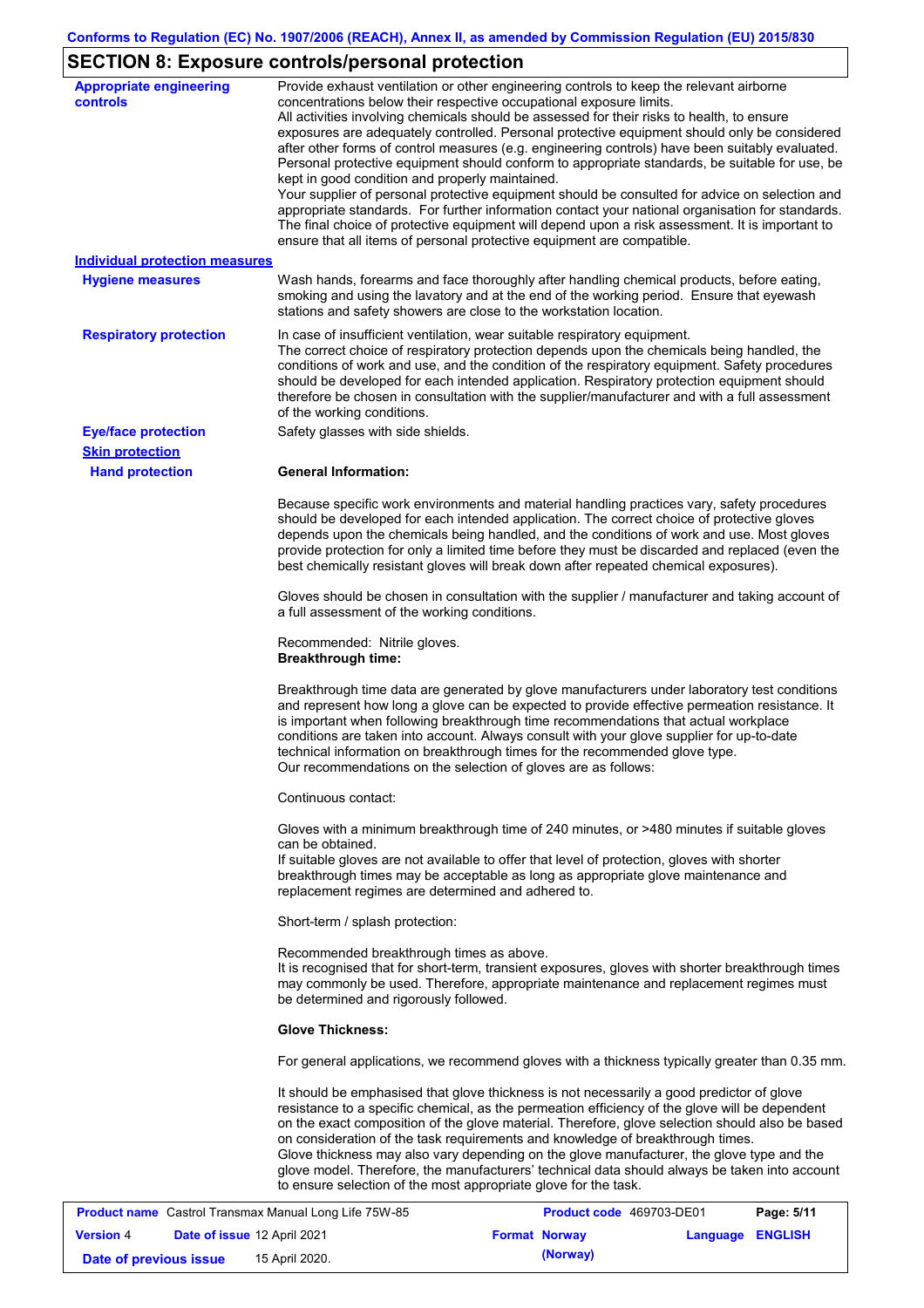# **SECTION 8: Exposure controls/personal protection**

|                                           | Note: Depending on the activity being conducted, gloves of varying thickness may be required<br>for specific tasks. For example:                                                                                                                                                                                                                                                                                                                                                                                                                                                                                                                                                      |
|-------------------------------------------|---------------------------------------------------------------------------------------------------------------------------------------------------------------------------------------------------------------------------------------------------------------------------------------------------------------------------------------------------------------------------------------------------------------------------------------------------------------------------------------------------------------------------------------------------------------------------------------------------------------------------------------------------------------------------------------|
|                                           | • Thinner gloves (down to 0.1 mm or less) may be required where a high degree of manual<br>dexterity is needed. However, these gloves are only likely to give short duration protection and<br>would normally be just for single use applications, then disposed of.                                                                                                                                                                                                                                                                                                                                                                                                                  |
|                                           | • Thicker gloves (up to 3 mm or more) may be required where there is a mechanical (as well<br>as a chemical) risk i.e. where there is abrasion or puncture potential.                                                                                                                                                                                                                                                                                                                                                                                                                                                                                                                 |
| <b>Skin and body</b>                      | Use of protective clothing is good industrial practice.<br>Personal protective equipment for the body should be selected based on the task being<br>performed and the risks involved and should be approved by a specialist before handling this<br>product.<br>Cotton or polyester/cotton overalls will only provide protection against light superficial<br>contamination that will not soak through to the skin. Overalls should be laundered on a regular<br>basis. When the risk of skin exposure is high (e.g. when cleaning up spillages or if there is a<br>risk of splashing) then chemical resistant aprons and/or impervious chemical suits and boots<br>will be required. |
| <b>Refer to standards:</b>                | Respiratory protection: EN 529<br>Gloves: EN 420, EN 374<br>Eye protection: EN 166<br>Filtering half-mask: EN 149<br>Filtering half-mask with valve: EN 405<br>Half-mask: EN 140 plus filter<br>Full-face mask: EN 136 plus filter<br>Particulate filters: EN 143<br>Gas/combined filters: EN 14387                                                                                                                                                                                                                                                                                                                                                                                   |
| <b>Environmental exposure</b><br>controls | Emissions from ventilation or work process equipment should be checked to ensure they<br>comply with the requirements of environmental protection legislation. In some cases, fume<br>scrubbers, filters or engineering modifications to the process equipment will be necessary to<br>reduce emissions to acceptable levels.                                                                                                                                                                                                                                                                                                                                                         |

# **SECTION 9: Physical and chemical properties**

| 9.1 Information on basic physical and chemical properties |                                                                                                                                        |                      |                          |                |
|-----------------------------------------------------------|----------------------------------------------------------------------------------------------------------------------------------------|----------------------|--------------------------|----------------|
| <b>Appearance</b>                                         |                                                                                                                                        |                      |                          |                |
| <b>Physical state</b>                                     | Liquid.                                                                                                                                |                      |                          |                |
| <b>Colour</b>                                             | Brown.                                                                                                                                 |                      |                          |                |
| <b>Odour</b>                                              | Not available.                                                                                                                         |                      |                          |                |
| <b>Odour threshold</b>                                    | Not available.                                                                                                                         |                      |                          |                |
| pH                                                        | Mot applicable.                                                                                                                        |                      |                          |                |
| <b>Melting point/freezing point</b>                       | Not available.                                                                                                                         |                      |                          |                |
| Initial boiling point and boiling<br>range                | Not available.                                                                                                                         |                      |                          |                |
| <b>Pour point</b>                                         | $-60 °C$                                                                                                                               |                      |                          |                |
| <b>Flash point</b>                                        | Open cup: >200°C (>392°F) [Cleveland.]                                                                                                 |                      |                          |                |
| <b>Evaporation rate</b>                                   | Not available.                                                                                                                         |                      |                          |                |
| <b>Flammability (solid, gas)</b>                          | Not available.                                                                                                                         |                      |                          |                |
| <b>Upper/lower flammability or</b><br>explosive limits    | Not available.                                                                                                                         |                      |                          |                |
| <b>Vapour pressure</b>                                    | Not available.                                                                                                                         |                      |                          |                |
| <b>Vapour density</b>                                     | Not available.                                                                                                                         |                      |                          |                |
| <b>Relative density</b>                                   | Not available.                                                                                                                         |                      |                          |                |
| <b>Density</b>                                            | <1000 kg/m <sup>3</sup> (<1 g/cm <sup>3</sup> ) at 15 <sup>°</sup> C                                                                   |                      |                          |                |
| <b>Solubility(ies)</b>                                    | insoluble in water.                                                                                                                    |                      |                          |                |
| <b>Partition coefficient: n-octanol/</b><br>water         | >3                                                                                                                                     |                      |                          |                |
| <b>Auto-ignition temperature</b>                          | Not available.                                                                                                                         |                      |                          |                |
| <b>Decomposition temperature</b>                          | Not available.                                                                                                                         |                      |                          |                |
| <b>Viscosity</b>                                          | Kinematic: 64.6 mm <sup>2</sup> /s (64.6 cSt) at 40 $^{\circ}$ C<br>Kinematic: 11.5 to 12 mm <sup>2</sup> /s (11.5 to 12 cSt) at 100°C |                      |                          |                |
| <b>Explosive properties</b>                               | Not available.                                                                                                                         |                      |                          |                |
| Product name Castrol Transmax Manual Long Life 75W-85     |                                                                                                                                        |                      | Product code 469703-DE01 | Page: 6/11     |
| <b>Version 4</b><br>Date of issue 12 April 2021           |                                                                                                                                        | <b>Format Norway</b> | Language                 | <b>ENGLISH</b> |
| Date of previous issue                                    | 15 April 2020.                                                                                                                         | (Norway)             |                          |                |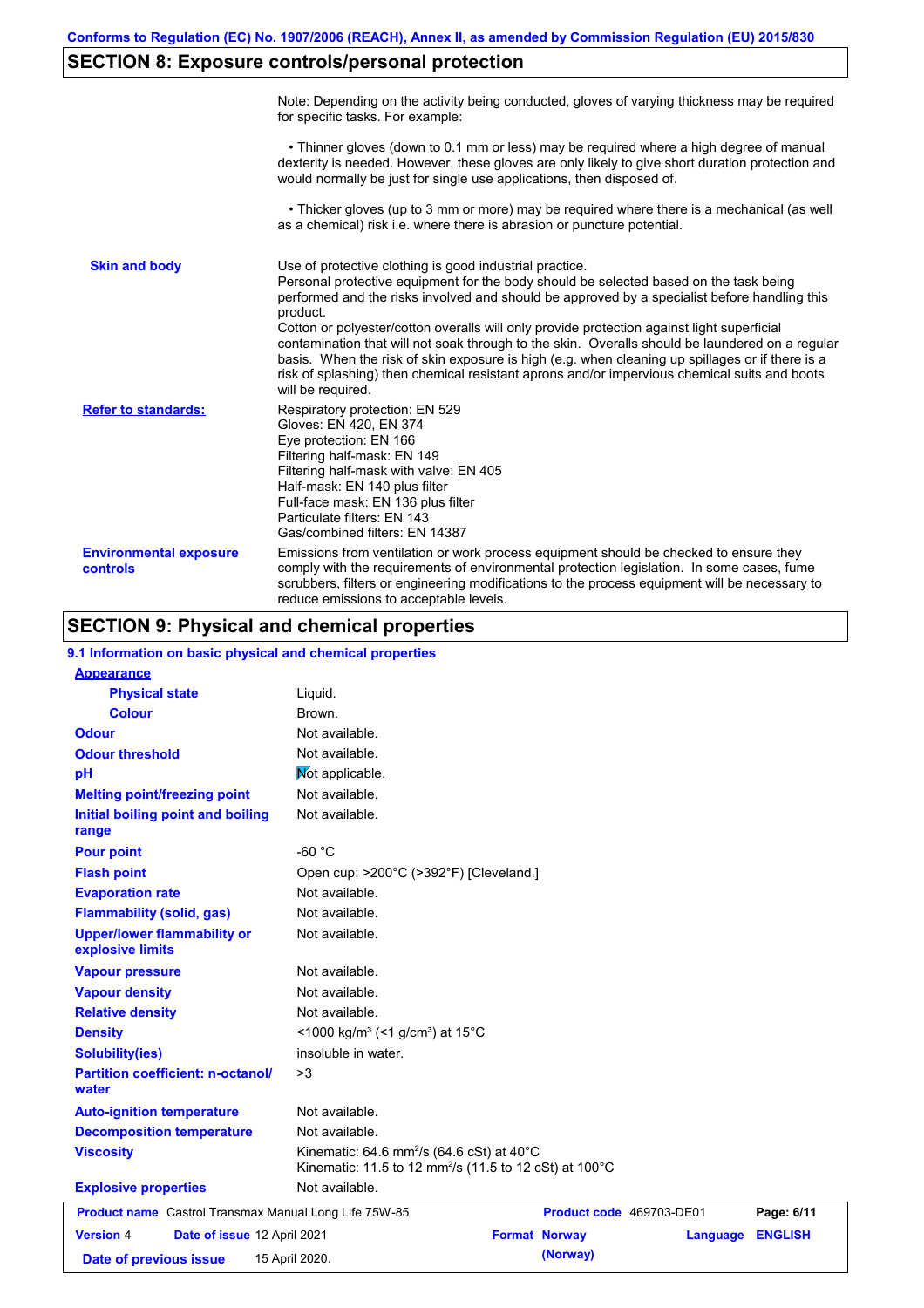## **SECTION 9: Physical and chemical properties**

**Oxidising properties** Not available.

#### **9.2 Other information**

No additional information.

| <b>SECTION 10: Stability and reactivity</b>       |                                                                                                                                                                         |  |  |
|---------------------------------------------------|-------------------------------------------------------------------------------------------------------------------------------------------------------------------------|--|--|
| <b>10.1 Reactivity</b>                            | No specific test data available for this product. Refer to Conditions to avoid and Incompatible<br>materials for additional information.                                |  |  |
| <b>10.2 Chemical stability</b>                    | The product is stable.                                                                                                                                                  |  |  |
| <b>10.3 Possibility of</b><br>hazardous reactions | Under normal conditions of storage and use, hazardous reactions will not occur.<br>Under normal conditions of storage and use, hazardous polymerisation will not occur. |  |  |
| <b>10.4 Conditions to avoid</b>                   | Avoid all possible sources of ignition (spark or flame).                                                                                                                |  |  |
| <b>10.5 Incompatible materials</b>                | Reactive or incompatible with the following materials: oxidising materials.                                                                                             |  |  |
| <b>10.6 Hazardous</b><br>decomposition products   | Under normal conditions of storage and use, hazardous decomposition products should not be<br>produced.                                                                 |  |  |

## **SECTION 11: Toxicological information**

### **11.1 Information on toxicological effects**

### **Acute toxicity estimates**

| <b>Product/ingredient name</b>                                                             |                                                                                                                             | Oral (mg/<br>kg)                                                                  | <b>Dermal</b><br>(mg/kg) | <b>Inhalation</b><br>(gases)<br>(ppm) | <b>Inhalation</b><br>(vapours)<br>(mg/l) | <b>Inhalation</b><br><b>(dusts</b><br>and mists)<br>(mg/l) |
|--------------------------------------------------------------------------------------------|-----------------------------------------------------------------------------------------------------------------------------|-----------------------------------------------------------------------------------|--------------------------|---------------------------------------|------------------------------------------|------------------------------------------------------------|
| Castrol Transmax Manual Long Life 75W-85<br>(Neuhof) Parent                                |                                                                                                                             | N/A<br>N/A                                                                        |                          | N/A                                   | N/A                                      | 15.1                                                       |
| Dec-1-ene, dimers, hydrogenated                                                            |                                                                                                                             | N/A                                                                               | N/A                      | N/A                                   | N/A                                      | 1.5                                                        |
| <b>Information on likely</b><br>routes of exposure                                         | Routes of entry anticipated: Dermal, Inhalation.                                                                            |                                                                                   |                          |                                       |                                          |                                                            |
| <b>Potential acute health effects</b>                                                      |                                                                                                                             |                                                                                   |                          |                                       |                                          |                                                            |
| <b>Inhalation</b>                                                                          | Exposure to decomposition products may cause a health hazard. Serious effects may be<br>delayed following exposure.         |                                                                                   |                          |                                       |                                          |                                                            |
| <b>Ingestion</b>                                                                           | No known significant effects or critical hazards.                                                                           |                                                                                   |                          |                                       |                                          |                                                            |
| <b>Skin contact</b>                                                                        | Defatting to the skin. May cause skin dryness and irritation.                                                               |                                                                                   |                          |                                       |                                          |                                                            |
| Eye contact                                                                                | No known significant effects or critical hazards.                                                                           |                                                                                   |                          |                                       |                                          |                                                            |
| Symptoms related to the physical, chemical and toxicological characteristics               |                                                                                                                             |                                                                                   |                          |                                       |                                          |                                                            |
| <b>Inhalation</b>                                                                          | May be harmful by inhalation if exposure to vapour, mists or fumes resulting from thermal<br>decomposition products occurs. |                                                                                   |                          |                                       |                                          |                                                            |
| <b>Ingestion</b>                                                                           | No specific data.                                                                                                           |                                                                                   |                          |                                       |                                          |                                                            |
| <b>Skin contact</b>                                                                        | Adverse symptoms may include the following:<br>irritation<br>dryness<br>cracking                                            |                                                                                   |                          |                                       |                                          |                                                            |
| <b>Eye contact</b>                                                                         | No specific data.                                                                                                           |                                                                                   |                          |                                       |                                          |                                                            |
| Delayed and immediate effects as well as chronic effects from short and long-term exposure |                                                                                                                             |                                                                                   |                          |                                       |                                          |                                                            |
| <b>Inhalation</b>                                                                          | Overexposure to the inhalation of airborne droplets or aerosols may cause irritation of the<br>respiratory tract.           |                                                                                   |                          |                                       |                                          |                                                            |
| <b>Ingestion</b>                                                                           | Ingestion of large quantities may cause nausea and diarrhoea.                                                               |                                                                                   |                          |                                       |                                          |                                                            |
| <b>Skin contact</b>                                                                        | Prolonged or repeated contact can defat the skin and lead to irritation and/or dermatitis.                                  |                                                                                   |                          |                                       |                                          |                                                            |
| Eye contact                                                                                |                                                                                                                             | Potential risk of transient stinging or redness if accidental eye contact occurs. |                          |                                       |                                          |                                                            |
| <b>Potential chronic health effects</b>                                                    |                                                                                                                             |                                                                                   |                          |                                       |                                          |                                                            |
| General                                                                                    | No known significant effects or critical hazards.                                                                           |                                                                                   |                          |                                       |                                          |                                                            |
| <b>Carcinogenicity</b>                                                                     | No known significant effects or critical hazards.                                                                           |                                                                                   |                          |                                       |                                          |                                                            |
| <b>Mutagenicity</b><br>No known significant effects or critical hazards.                   |                                                                                                                             |                                                                                   |                          |                                       |                                          |                                                            |
| <b>Developmental effects</b>                                                               | No known significant effects or critical hazards.                                                                           |                                                                                   |                          |                                       |                                          |                                                            |
| <b>Product name</b> Castrol Transmax Manual Long Life 75W-85                               |                                                                                                                             |                                                                                   |                          | <b>Product code</b> 469703-DE01       |                                          | Page: 7/11                                                 |
| <b>Version 4</b><br>Date of issue 12 April 2021                                            |                                                                                                                             |                                                                                   | <b>Format Norway</b>     |                                       |                                          | <b>ENGLISH</b><br>Language                                 |
| Date of previous issue                                                                     | 15 April 2020.                                                                                                              |                                                                                   |                          | (Norway)                              |                                          |                                                            |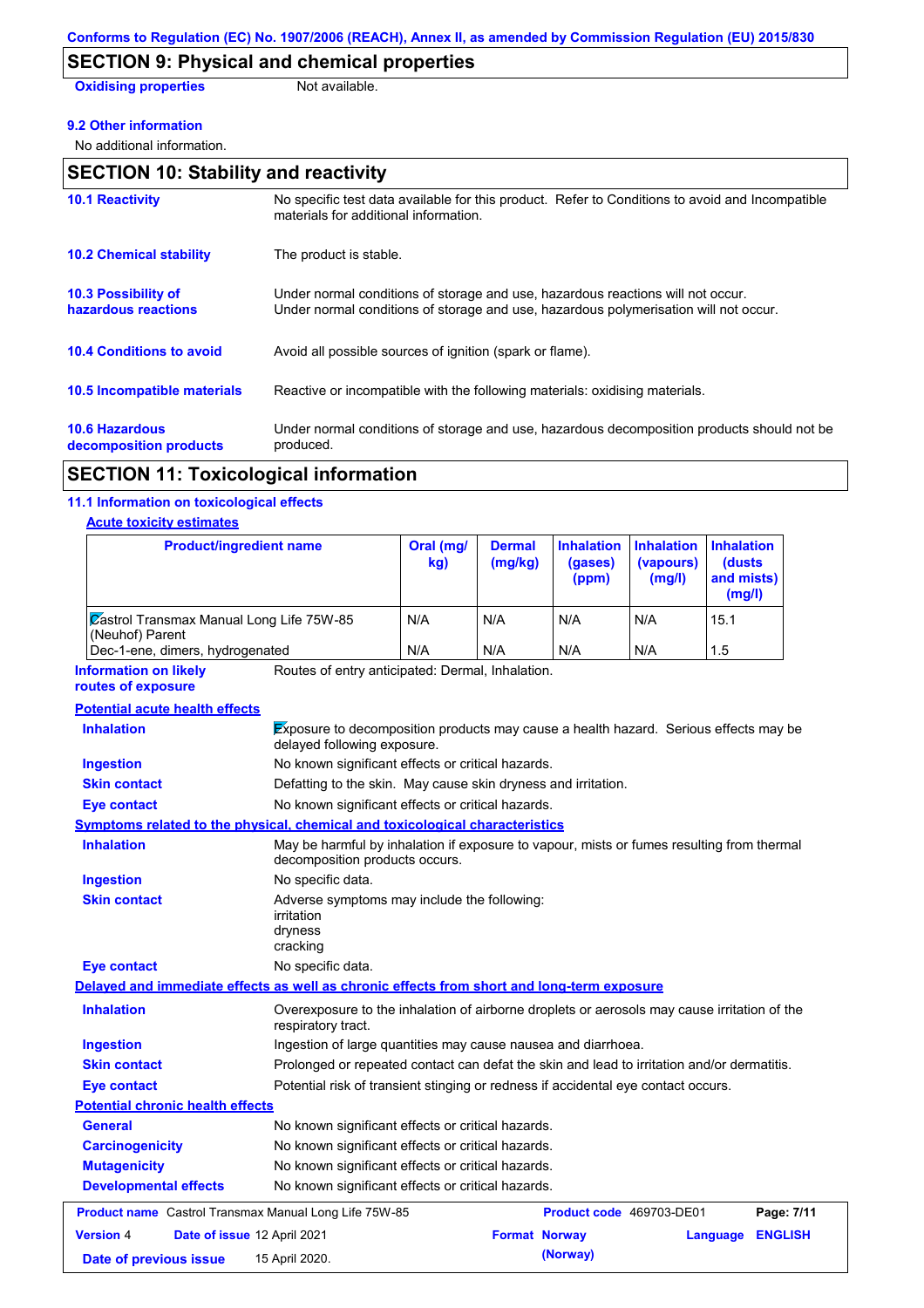## **SECTION 11: Toxicological information**

**Fertility effects** No known significant effects or critical hazards.

### **SECTION 12: Ecological information**

#### **12.1 Toxicity**

**Environmental hazards** Not classified as dangerous

#### **12.2 Persistence and degradability**

Not expected to be rapidly degradable.

#### **12.3 Bioaccumulative potential**

This product is not expected to bioaccumulate through food chains in the environment.

| <b>12.4 Mobility in soil</b>                                  |                                                                      |
|---------------------------------------------------------------|----------------------------------------------------------------------|
| <b>Soil/water partition</b><br>coefficient (K <sub>oc</sub> ) | Not available.                                                       |
| <b>Mobility</b>                                               | Spillages may penetrate the soil causing ground water contamination. |

#### **12.5 Results of PBT and vPvB assessment**

Product does not meet the criteria for PBT or vPvB according to Regulation (EC) No. 1907/2006, Annex XIII.

| 12.6 Other adverse effects          |                                                                                                                           |
|-------------------------------------|---------------------------------------------------------------------------------------------------------------------------|
| <b>Other ecological information</b> | Spills may form a film on water surfaces causing physical damage to organisms. Oxygen<br>transfer could also be impaired. |
|                                     |                                                                                                                           |

## **SECTION 13: Disposal considerations**

### **13.1 Waste treatment methods**

**Product**

**Methods of disposal**

**Hazardous waste** Yes. Where possible, arrange for product to be recycled. Dispose of via an authorised person/ licensed waste disposal contractor in accordance with local regulations.

## **European waste catalogue (EWC)**

| Waste code  | <b>Waste designation</b>                |
|-------------|-----------------------------------------|
| l 13 02 08* | other engine, gear and lubricating oils |

However, deviation from the intended use and/or the presence of any potential contaminants may require an alternative waste disposal code to be assigned by the end user.

#### **Packaging**

| <b>Methods of disposal</b> | Where possible, arrange for product to be recycled. Dispose of via an authorised person/<br>licensed waste disposal contractor in accordance with local regulations.                                                                    |
|----------------------------|-----------------------------------------------------------------------------------------------------------------------------------------------------------------------------------------------------------------------------------------|
| <b>Special precautions</b> | This material and its container must be disposed of in a safe way. Empty containers or liners<br>may retain some product residues. Avoid dispersal of spilt material and runoff and contact with<br>soil, waterways, drains and sewers. |
| <b>References</b>          | Commission 2014/955/EU<br>Directive 2008/98/EC                                                                                                                                                                                          |

## **SECTION 14: Transport information**

|                                                                                                                                                               | <b>ADR/RID</b>                                               | <b>ADN</b>     | <b>IMDG</b>              | <b>IATA</b>    |
|---------------------------------------------------------------------------------------------------------------------------------------------------------------|--------------------------------------------------------------|----------------|--------------------------|----------------|
| 14.1 UN number                                                                                                                                                | Not regulated.                                               | Not regulated. | Not regulated.           | Not regulated. |
| 14.2 UN proper<br>shipping name                                                                                                                               |                                                              | ۳              |                          |                |
| <b>14.3 Transport</b><br>hazard class(es)                                                                                                                     |                                                              | -              |                          |                |
| 14.4 Packing<br>group                                                                                                                                         |                                                              |                |                          |                |
|                                                                                                                                                               | <b>Product name</b> Castrol Transmax Manual Long Life 75W-85 |                | Product code 469703-DE01 | Page: 8/11     |
| <b>Version 4</b><br>Date of issue 12 April 2021<br><b>ENGLISH</b><br><b>Format Norway</b><br>Language<br>(Norway)<br>15 April 2020.<br>Date of previous issue |                                                              |                |                          |                |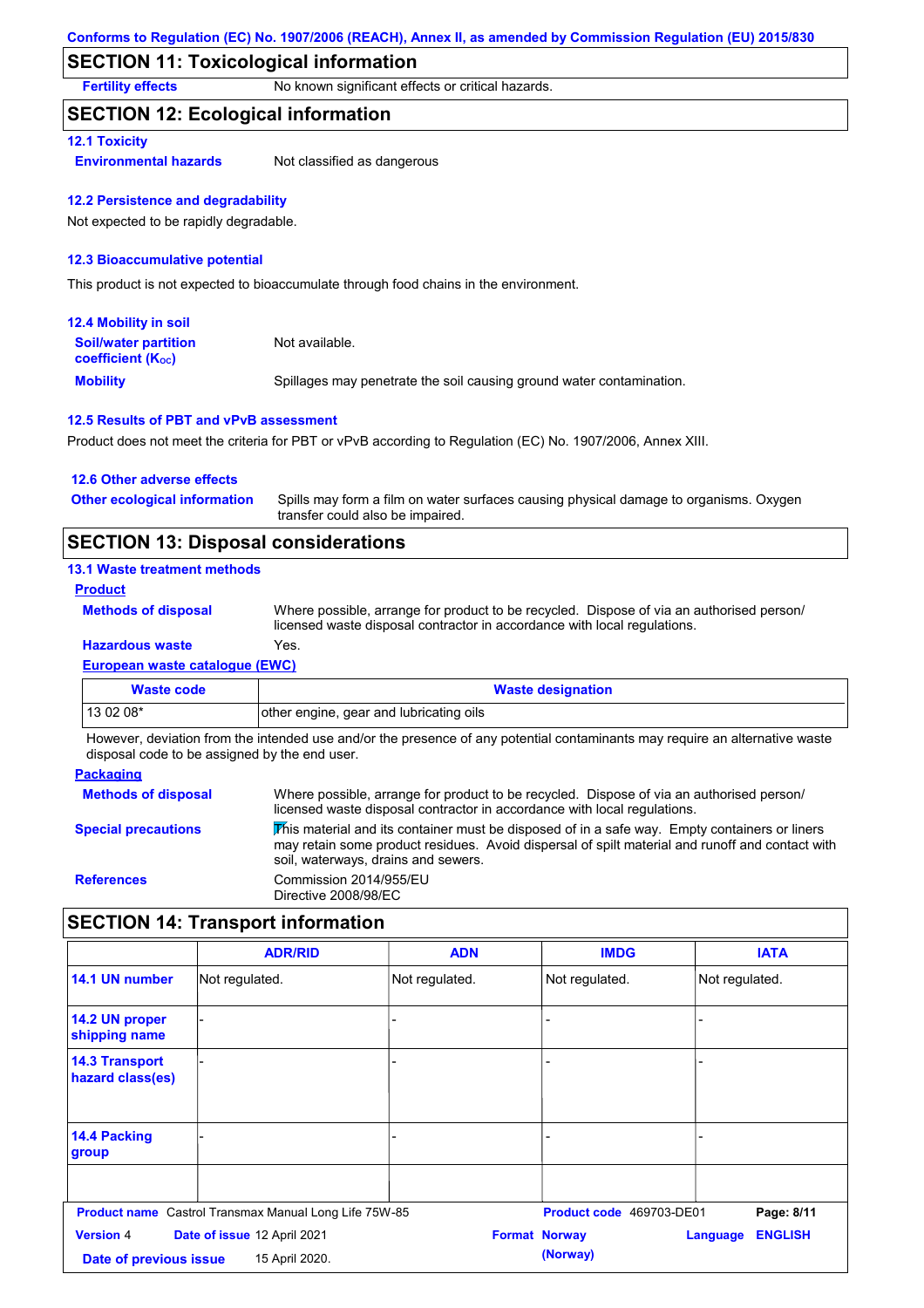#### **Conforms to Regulation (EC) No. 1907/2006 (REACH), Annex II, as amended by Commission Regulation (EU) 2015/830**

## **SECTION 14: Transport information**

| 14.5<br><b>Environmental</b><br>hazards | INo. | INo. | INo. | lNo. |
|-----------------------------------------|------|------|------|------|
| <b>Additional</b><br>information        |      |      |      |      |

**14.6 Special precautions for user** Not available.

#### **14.7 Transport in bulk according to IMO instruments** Not available.

## **SECTION 15: Regulatory information**

**Other regulations REACH Status** The company, as identified in Section 1, sells this product in the EU in compliance with the current requirements of REACH. **15.1 Safety, health and environmental regulations/legislation specific for the substance or mixture EU Regulation (EC) No. 1907/2006 (REACH) Annex XIV - List of substances subject to authorisation Substances of very high concern** None of the components are listed. All components are listed or exempted. All components are listed or exempted. All components are listed or exempted. At least one component is not listed. All components are active or exempted. All components are listed or exempted. All components are listed or exempted. **United States inventory (TSCA 8b) Australia inventory (AICS) Canada inventory China inventory (IECSC) Japan inventory (ENCS) Korea inventory (KECI) Philippines inventory (PICCS) Taiwan Chemical Substances Inventory (TCSI)** All components are listed or exempted. **Ozone depleting substances (1005/2009/EU)** Not listed. **Prior Informed Consent (PIC) (649/2012/EU)** Not listed. None of the components are listed. **Annex XIV EU - Water framework directive - Priority substances** None of the components are listed. **EU Regulation (EC) No. 1907/2006 (REACH) Annex XVII - Restrictions on the manufacture, placing on the market and use of certain dangerous substances, mixtures and articles** Not applicable.

**Seveso Directive**

This product is not controlled under the Seveso Directive.

| <b>15.2 Chemical safety</b> | A Chemical Safety Assessment has been carried out for one or more of the substances within  |
|-----------------------------|---------------------------------------------------------------------------------------------|
| assessment                  | this mixture. A Chemical Safety Assessment has not been carried out for the mixture itself. |

| <b>Product name</b> Castrol Transmax Manual Long Life 75W-85 |  |                             | <b>Product code</b> 469703-DE01 | Page: 9/11           |                         |  |
|--------------------------------------------------------------|--|-----------------------------|---------------------------------|----------------------|-------------------------|--|
| <b>Version 4</b>                                             |  | Date of issue 12 April 2021 |                                 | <b>Format Norway</b> | <b>Language ENGLISH</b> |  |
| Date of previous issue                                       |  | 15 April 2020.              |                                 | (Norway)             |                         |  |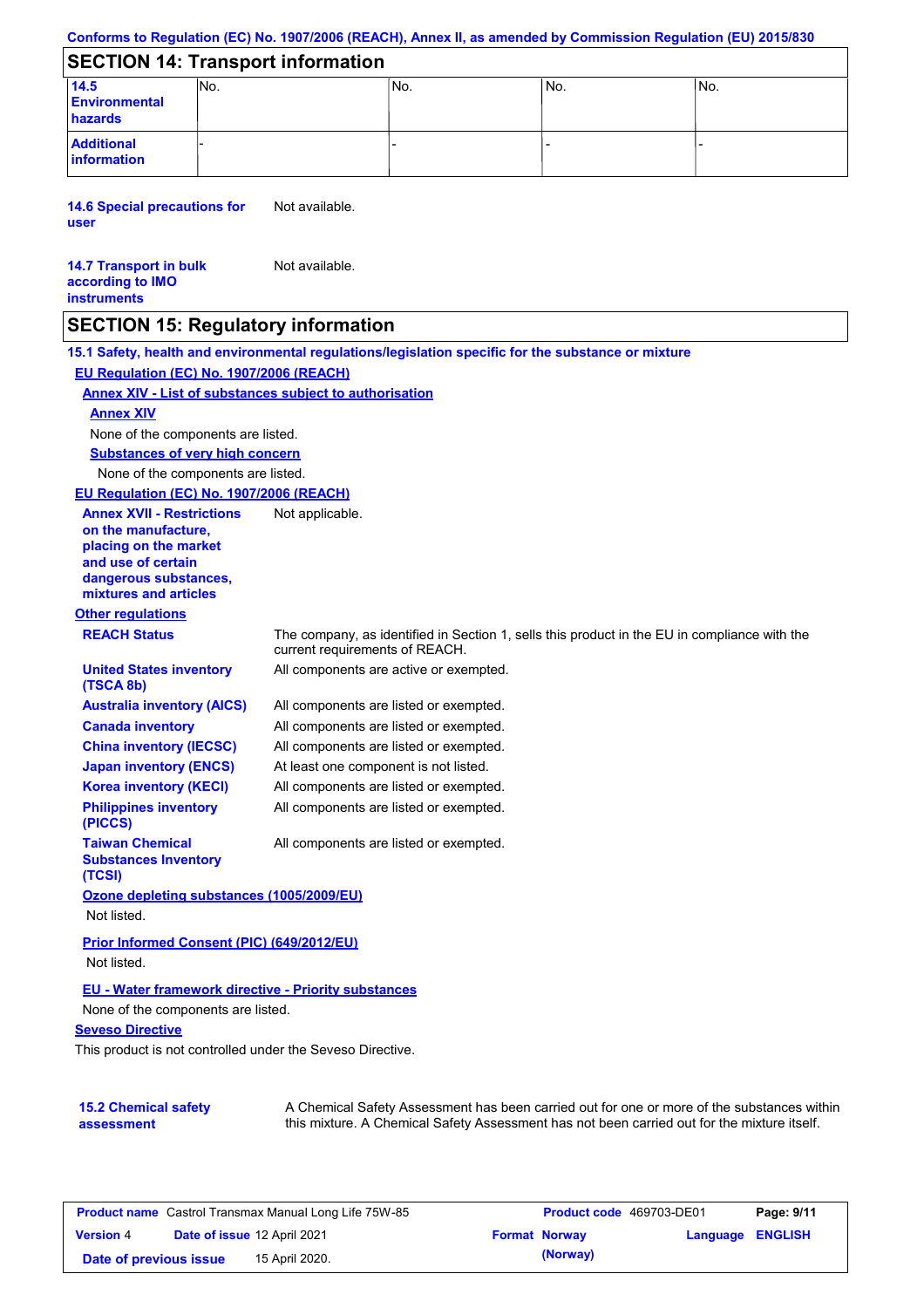## **SECTION 16: Other information**

| <b>Abbreviations and acronyms</b> | ADN = European Provisions concerning the International Carriage of Dangerous Goods by<br>Inland Waterway |
|-----------------------------------|----------------------------------------------------------------------------------------------------------|
|                                   | ADR = The European Agreement concerning the International Carriage of Dangerous Goods by<br>Road         |
|                                   | ATE = Acute Toxicity Estimate                                                                            |
|                                   | BCF = Bioconcentration Factor                                                                            |
|                                   | CAS = Chemical Abstracts Service                                                                         |
|                                   | CLP = Classification, Labelling and Packaging Regulation [Regulation (EC) No. 1272/2008]                 |
|                                   | CSA = Chemical Safety Assessment                                                                         |
|                                   | CSR = Chemical Safety Report                                                                             |
|                                   | DMEL = Derived Minimal Effect Level                                                                      |
|                                   | DNEL = Derived No Effect Level                                                                           |
|                                   | EINECS = European Inventory of Existing Commercial chemical Substances                                   |
|                                   | ES = Exposure Scenario                                                                                   |
|                                   | EUH statement = CLP-specific Hazard statement                                                            |
|                                   | EWC = European Waste Catalogue                                                                           |
|                                   | GHS = Globally Harmonized System of Classification and Labelling of Chemicals                            |
|                                   | IATA = International Air Transport Association                                                           |
|                                   | IBC = Intermediate Bulk Container                                                                        |
|                                   | IMDG = International Maritime Dangerous Goods                                                            |
|                                   | LogPow = logarithm of the octanol/water partition coefficient                                            |
|                                   | MARPOL = International Convention for the Prevention of Pollution From Ships, 1973 as                    |
|                                   | modified by the Protocol of 1978. ("Marpol" = marine pollution)                                          |
|                                   | OECD = Organisation for Economic Co-operation and Development                                            |
|                                   | PBT = Persistent, Bioaccumulative and Toxic                                                              |
|                                   | <b>PNEC = Predicted No Effect Concentration</b>                                                          |
|                                   | REACH = Registration, Evaluation, Authorisation and Restriction of Chemicals Regulation                  |
|                                   | [Regulation (EC) No. 1907/2006]                                                                          |
|                                   | RID = The Regulations concerning the International Carriage of Dangerous Goods by Rail                   |
|                                   | <b>RRN = REACH Registration Number</b>                                                                   |
|                                   | SADT = Self-Accelerating Decomposition Temperature                                                       |
|                                   | SVHC = Substances of Very High Concern                                                                   |
|                                   | STOT-RE = Specific Target Organ Toxicity - Repeated Exposure                                             |
|                                   | STOT-SE = Specific Target Organ Toxicity - Single Exposure                                               |
|                                   | TWA = Time weighted average                                                                              |
|                                   | $UN = United Nations$                                                                                    |
|                                   | UVCB = Complex hydrocarbon substance                                                                     |
|                                   | VOC = Volatile Organic Compound                                                                          |
|                                   | vPvB = Very Persistent and Very Bioaccumulative                                                          |
|                                   | Varies = may contain one or more of the following $64741-88-4$ / RRN 01-2119488706-23,                   |
|                                   | 64741-89-5 / RRN 01-2119487067-30, 64741-95-3 / RRN 01-2119487081-40, 64741-96-4/ RRN                    |
|                                   | 01-2119483621-38, 64742-01-4 / RRN 01-2119488707-21, 64742-44-5 / RRN                                    |
|                                   | 01-2119985177-24, 64742-45-6, 64742-52-5 / RRN 01-2119467170-45, 64742-53-6 / RRN                        |
|                                   | 01-2119480375-34, 64742-54-7 / RRN 01-2119484627-25, 64742-55-8 / RRN                                    |
|                                   | 01-2119487077-29, 64742-56-9 / RRN 01-2119480132-48, 64742-57-0 / RRN                                    |
|                                   | 01-2119489287-22, 64742-58-1, 64742-62-7 / RRN 01-2119480472-38, 64742-63-8,                             |
|                                   | 64742-65-0 / RRN 01-2119471299-27, 64742-70-7 / RRN 01-2119487080-42, 72623-85-9 /                       |
|                                   | RRN 01-2119555262-43, 72623-86-0 / RRN 01-2119474878-16, 72623-87-1 / RRN                                |
|                                   | 01-2119474889-13                                                                                         |

**Procedure used to derive the classification according to Regulation (EC) No. 1272/2008 [CLP/GHS]**

| <b>Classification</b>                                                                  |                                    | <b>Justification</b> |                                                                             |  |
|----------------------------------------------------------------------------------------|------------------------------------|----------------------|-----------------------------------------------------------------------------|--|
| Not classified.                                                                        |                                    |                      |                                                                             |  |
| <b>Full text of abbreviated H</b><br><b>statements</b>                                 | H304<br>H332                       |                      | May be fatal if swallowed and enters airways.<br>Harmful if inhaled.        |  |
| <b>Full text of classifications</b><br>[CLP/GHS]                                       | <b>Acute Tox. 4</b><br>Asp. Tox. 1 |                      | <b>ACUTE TOXICITY - Category 4</b><br><b>ASPIRATION HAZARD - Category 1</b> |  |
| <b>History</b>                                                                         |                                    |                      |                                                                             |  |
| Date of issue/Date of<br>revision                                                      | 12/04/2021                         |                      |                                                                             |  |
| Date of previous issue                                                                 | 15/04/2020.                        |                      |                                                                             |  |
| <b>Prepared by</b>                                                                     | <b>Product Stewardship</b>         |                      |                                                                             |  |
| $\triangledown$ Indicates information that has changed from previously issued version. |                                    |                      |                                                                             |  |

#### **Notice to reader**

| <b>Product name</b> Castrol Transmax Manual Long Life 75W-85 |  |                             | <b>Product code</b> 469703-DE01 |                      | Page: 10/11             |  |
|--------------------------------------------------------------|--|-----------------------------|---------------------------------|----------------------|-------------------------|--|
| <b>Version 4</b>                                             |  | Date of issue 12 April 2021 |                                 | <b>Format Norway</b> | <b>Language ENGLISH</b> |  |
| Date of previous issue                                       |  | 15 April 2020.              |                                 | (Norway)             |                         |  |